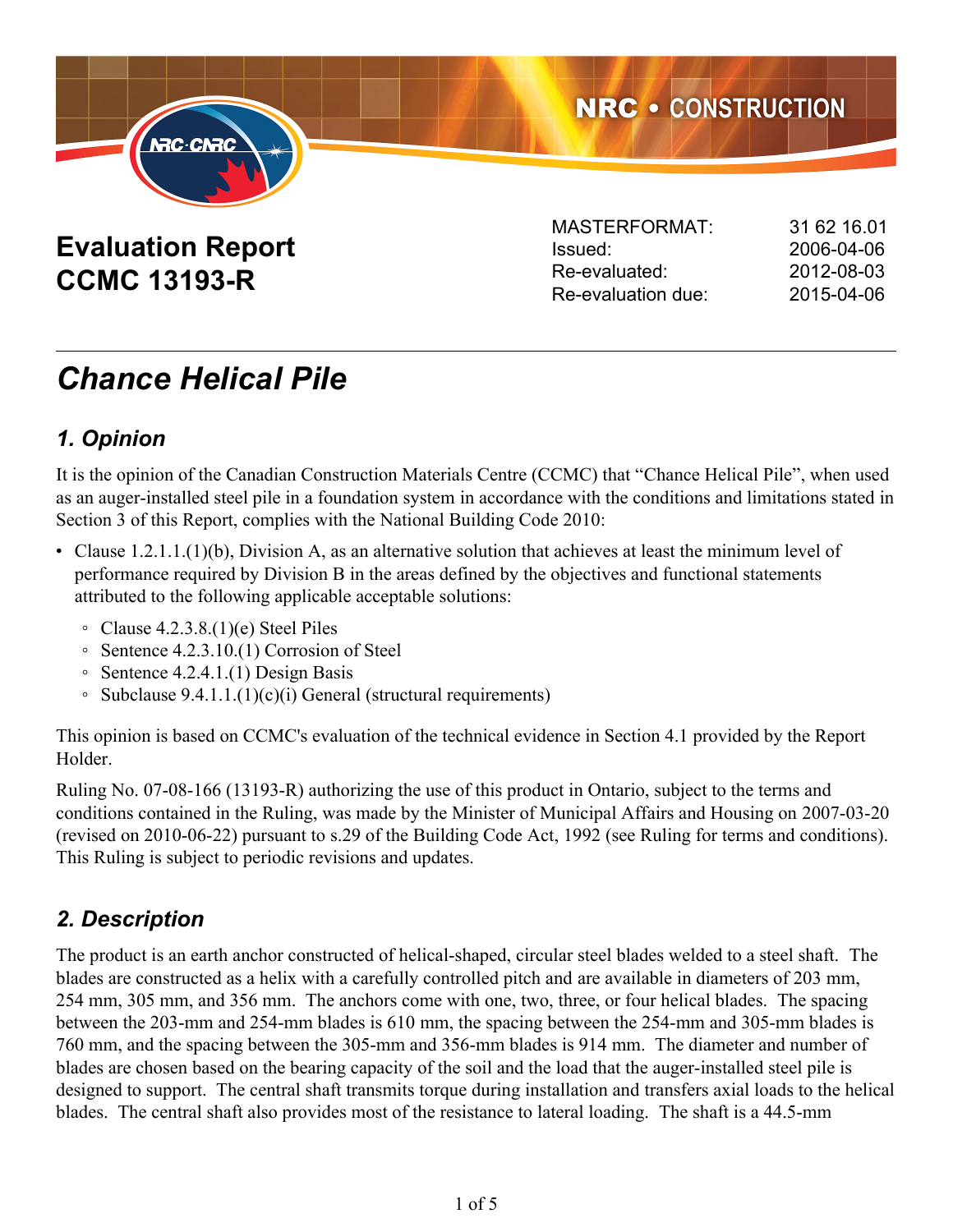square solid steel bar. The foundation system comes with other accessories, such as support plates to anchor the pile to the building structure, extension shafts, and connectors.

The steel shaft, blades and accessories that make up the product have a galvanic coating and conform to CSA-G40.21-M98, "General Requirements for Rolled or Welded Structural Quality Steel/Structural Quality Steel".

Figure 1 shows a typical steel pile with three helical bearing plates.





## *3. Conditions and Limitations*

CCMC's compliance opinion in Section 1 is bound by the "Chance Helical Pile" being used in accordance with the conditions and limitations set out below.

• When the product is installed as a deep helical foundation system in undisturbed soil, such as granular soil, silt, and some clays, there is a direct relationship between the applied torque and the allowable compressive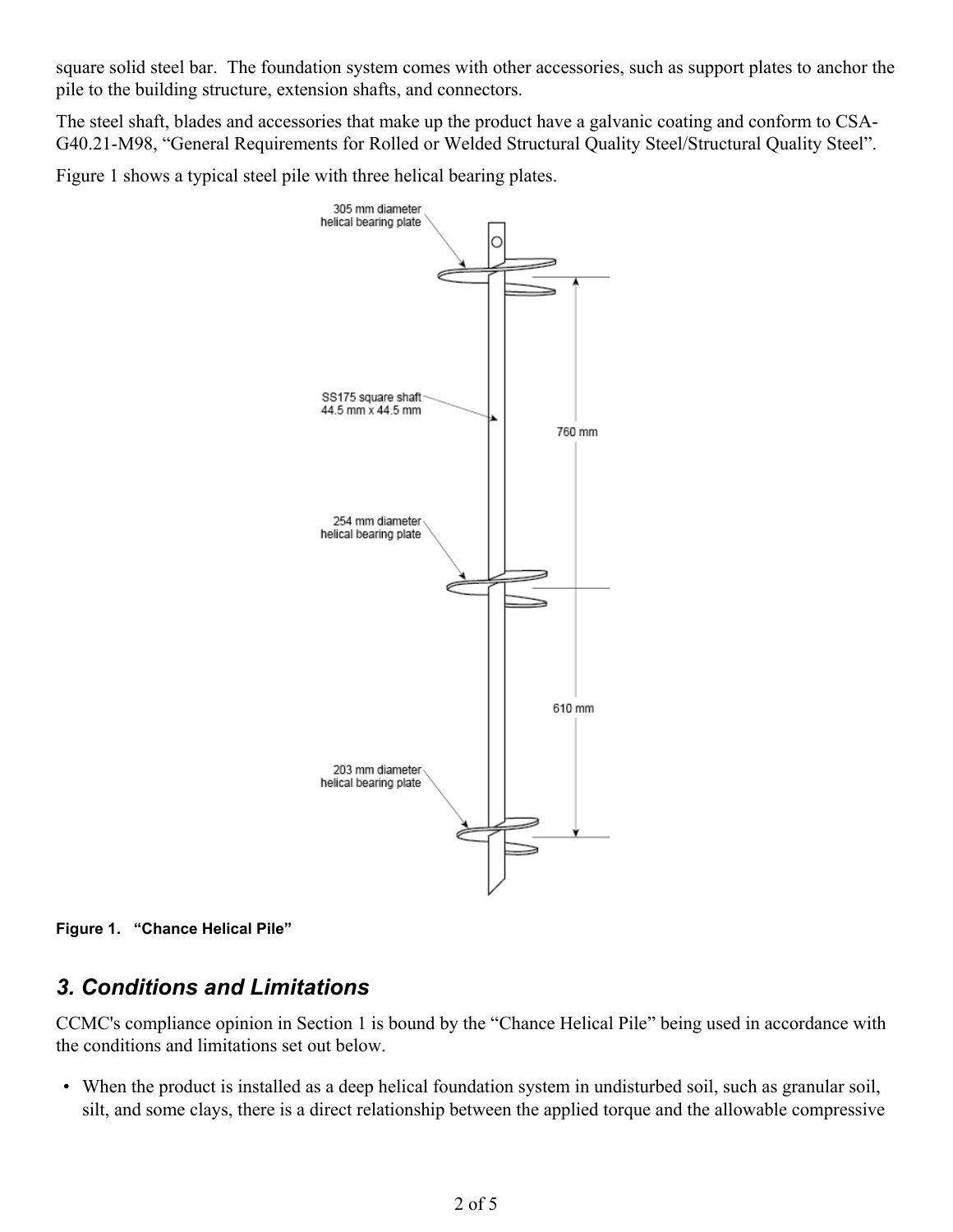and tensile loads. Table 1 indicates the allowable compressive and tensile loads as a function of the applied torque.

- When the auger-installed steel pile is installed in disturbed or sensitive soil, such as uncontrolled fill and sensitive clays, the relationship between the applied torque and the allowable compressive and tensile loads is not as predictable as when the steel pile is installed in undisturbed soil. When it is installed in disturbed or sensitive soils, the allowable compressive and tensile loads must be confirmed by on-site load tests. These load tests are also required if the allowable loads need to be greater than those stated in Table 3.1. The tests must be conducted under the direct supervision of a professional geotechnical engineer skilled in such design and licensed to practice under the appropriate provincial or territorial legislation.
- In all cases, a registered professional structural engineer skilled in such design and licensed to practice under the appropriate provincial or territorial legislation must determine the number and spacing of the auger-installed steel piles required to carry the load.
- In all cases, the geotechnical engineer must provide a certificate attesting to the conformity of the installation and the allowable loads for the piles.

| <b>Applied Torque</b> |       | <b>Allowable Loads</b> |             |                |       |  |
|-----------------------|-------|------------------------|-------------|----------------|-------|--|
|                       |       |                        | Compression | <b>Tension</b> |       |  |
| Nm                    | lbf   | kN                     | lb          | kN             | lb    |  |
| 678                   | 500   | 11.2                   | 2500        | 8.8            | 2000  |  |
| 1356                  | 1000  | 22.4                   | 5000        | 17.6           | 4000  |  |
| 2034                  | 1500  | 33.6                   | 7500        | 26.4           | 6000  |  |
| 2712                  | 2000  | 44.7                   | 10000       | 35.3           | 8000  |  |
| 3390                  | 2500  | 55.9                   | 12500       | 44.1           | 10000 |  |
| 4068                  | 3000  | 67.1                   | 15000       | 52.9           | 12000 |  |
| 4746                  | 3500  | 78.3                   | 17500       | 61.7           | 14000 |  |
| 5424                  | 4000  | 89.5                   | 20000       | 70.5           | 16000 |  |
| 6102                  | 4500  | 100.7                  | 22500       | 79.3           | 18000 |  |
| 6780                  | 5000  | 111.9                  | 25000       | 88.1           | 20000 |  |
| 7458                  | 5500  | 123.1                  | 27500       | 97.0           | 22000 |  |
| 8136                  | 6000  | 134.2                  | 30000       | 105.8          | 24000 |  |
| 8814                  | 6500  | 145.4                  | 32500       | 114.6          | 26000 |  |
| 9492                  | 7000  | 156.6                  | 35000       | 123.4          | 28000 |  |
| 10170                 | 7500  | 167.8                  | 37500       | 132.2          | 30000 |  |
| 10848                 | 8000  | 179.0                  | 40000       | 141.0          | 32000 |  |
| 11526                 | 8500  | 190.2                  | 42500       | 149.8          | 34000 |  |
| 12204                 | 9000  | 201.4                  | 45000       | 158.7          | 36000 |  |
| 12882                 | 9500  | 212.6                  | 47500       | 167.5          | 38000 |  |
| 13560                 | 10000 | 223.7                  | 50000       | 176.3          | 40000 |  |

• **Table 3.1 Allowable compressive and tensile loads for the proposed auger-installed steel pile(1)(2)(3)**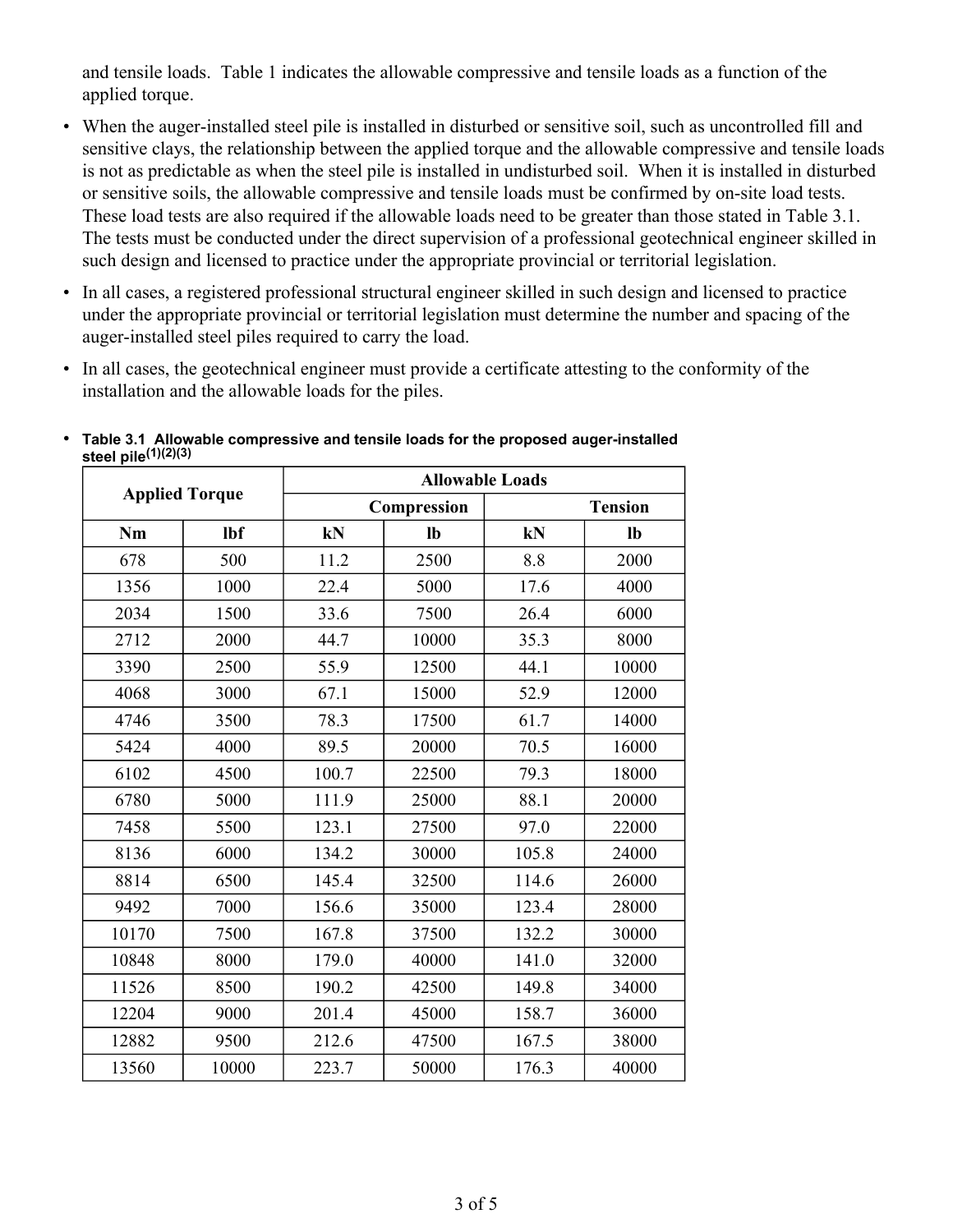#### **Notes to Table 3.1:**

- $(1)$  The allowable loads identified in this table are only valid when the product is installed in undisturbed soils, such as granular soil, silt and some clays. Special attention is required when the auger-installed steel piles are installed in recently backfilled sites or in disturbed or sensitive soils, such as uncontrolled fill and sensitive clays. In these cases, Table 3.1 does not apply and the allowable loads need to be determined by on-site confirmatory testing.
- $(2)$  The allowable loads for uplift stated in Table 3.1 are applicable to deep helical foundation systems. A deep helical foundation system is a system whose top helix is embedded at a depth of at least 7 times its diameter.
- $(3)$  For shallow helical foundation systems, i.e. embedment depth is less than 7 times the diameter of the top helix, a larger safety factor should be used. It is recommended to use a safety factor of 3 on the ultimate load in order to determine the allowable uplift load. In addition, a pile load test may be necessary to determine the uplift capacity of the helical foundation system.
- The installation of the auger-installed steel pile must be carried out in accordance with the manufacturer's instructions. The anchors must be screwed into the ground using mechanized equipment. The anchor must be rotated into the ground with sufficient applied downward pressure (crowd) to advance the anchor one pitch distance per revolution. The anchor must be advanced until the applied torque value attains a specified value. Extensions must be added to the central shaft as needed. The applied loads may be tensile (uplift), compressive (bearing), shear (lateral), or a combination thereof. Helical anchors can be installed quickly in a wide variety of soil formations using a variety of readily available equipment. They are ready for loading immediately after installation.
- When the product is installed in soil conditions that are corrosive to steel, adequate protection to the exposed steel must be provided.
- Installers of the proposed auger-installed steel piles must be certified by Hubbell Power Systems, Inc. Using approved equipment, the installer must follow the manufacturer's installation instructions and the conditions and limitations specified in this Report. Each installer must carry a certification card bearing their signature.
- Each proposed auger-installed steel pile must be identified with a label containing the following information:
	- manufacturer's identification; and
	- the phrase "CCMC 13193-R."
- The product may be used as a foundation system to support various constructions, provided that it is installed according to the manufacturer's current instructions and within the scope of this Evaluation Report.

## *4. Technical Evidence*

The Report Holder has submitted technical documentation for CCMC's evaluation. Testing was conducted at laboratories recognized by CCMC. The corresponding technical evidence for this product is summarized below.

#### **4.1 Performance Requirements**

The proposed auger-installed steel piles were tested in accordance with ASTM D 1143-81(1994)el, "Standard Test Method for Piles Under Static Axial Compressive Load," ASTM D 3689-90(1995), "Standard Test Method for Individual Piles Under Static Axial Tensile Load," and ASTM D 3966-90, "Standard Test Method for Piles Under Lateral Loads."